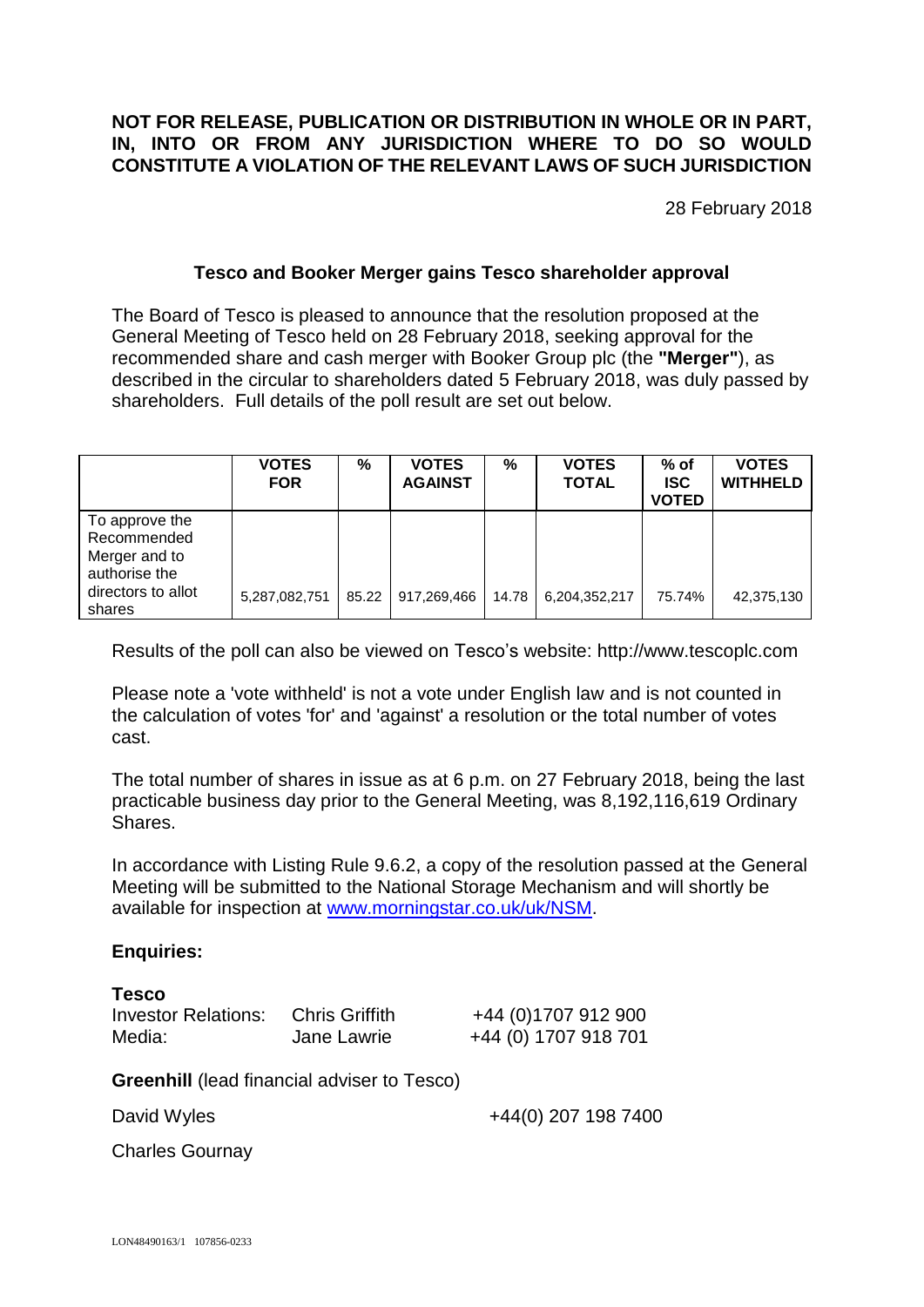| <b>Barclays</b> (financial adviser, corporate broker and sponsor to Tesco) |                     |  |  |  |  |
|----------------------------------------------------------------------------|---------------------|--|--|--|--|
| Alisdair Gayne                                                             | +44(0) 207 623 2323 |  |  |  |  |
| Nicola Tennent                                                             |                     |  |  |  |  |
| Citi (financial adviser and corporate broker to Tesco)                     |                     |  |  |  |  |
| <b>Andrew Seaton</b>                                                       | +44(0) 207 500 5000 |  |  |  |  |
| <b>Ed McBride</b>                                                          |                     |  |  |  |  |
| <b>Teneo Blue Rubicon</b> (public relations adviser to Tesco)              |                     |  |  |  |  |
| <b>Philip Gawith</b>                                                       | +44(0) 207 420 3143 |  |  |  |  |

Freshfields Bruckhaus Deringer LLP are retained as legal advisers for Tesco.

Terms used but not defined in this Announcement have the meaning set out in the announcement of the Merger released on 27 January 2017.

### **Important Notices**

This Announcement is for information purposes only and does not constitute or form part of any offer to sell or subscribe for or any invitation to purchase or subscribe for any securities of the solicitation of any vote or approval in any jurisdiction pursuant to the Merger. It does not constitute a prospectus or prospectus equivalent document.

### **Overseas Jurisdictions**

The release, publication or distribution of this Announcement in or into jurisdictions other than the UK may be restricted by law and therefore any persons who are subject to the law of any jurisdiction other than the UK should inform themselves about, and observe, any applicable legal or regulatory requirements. In particular the ability of persons who are not resident in the United Kingdom, to vote their Booker Shares with respect to the Scheme at the Scheme Court Meeting, or to appoint another person as proxy to vote at the Scheme Court Meeting on their behalf, may be affected by the laws of the relevant jurisdictions in which they are located. Any failure to comply with the applicable restrictions may constitute a violation of the securities laws of any such jurisdiction. To the fullest extent permitted by applicable law, the companies and persons involved in the Merger disclaim any responsibility or liability for the violation of such restrictions by any person. This Announcement has been prepared for the purpose of complying with English law and the Code and the information disclosed may not be the same as that which would have been disclosed if this Announcement had been prepared in accordance with the laws of jurisdictions outside of England and Wales. Unless otherwise determined by Tesco or required by the Code, and permitted by applicable law and regulation, the Merger will not be made available directly or indirectly, in, into or from a Restricted Jurisdiction where to do so would violate the laws in that jurisdiction and no person may vote in favour of the Merger by any such use, means, instrumentality or form within a Restricted Jurisdiction or any other iurisdiction if to do so would constitute a violation of the laws of that jurisdiction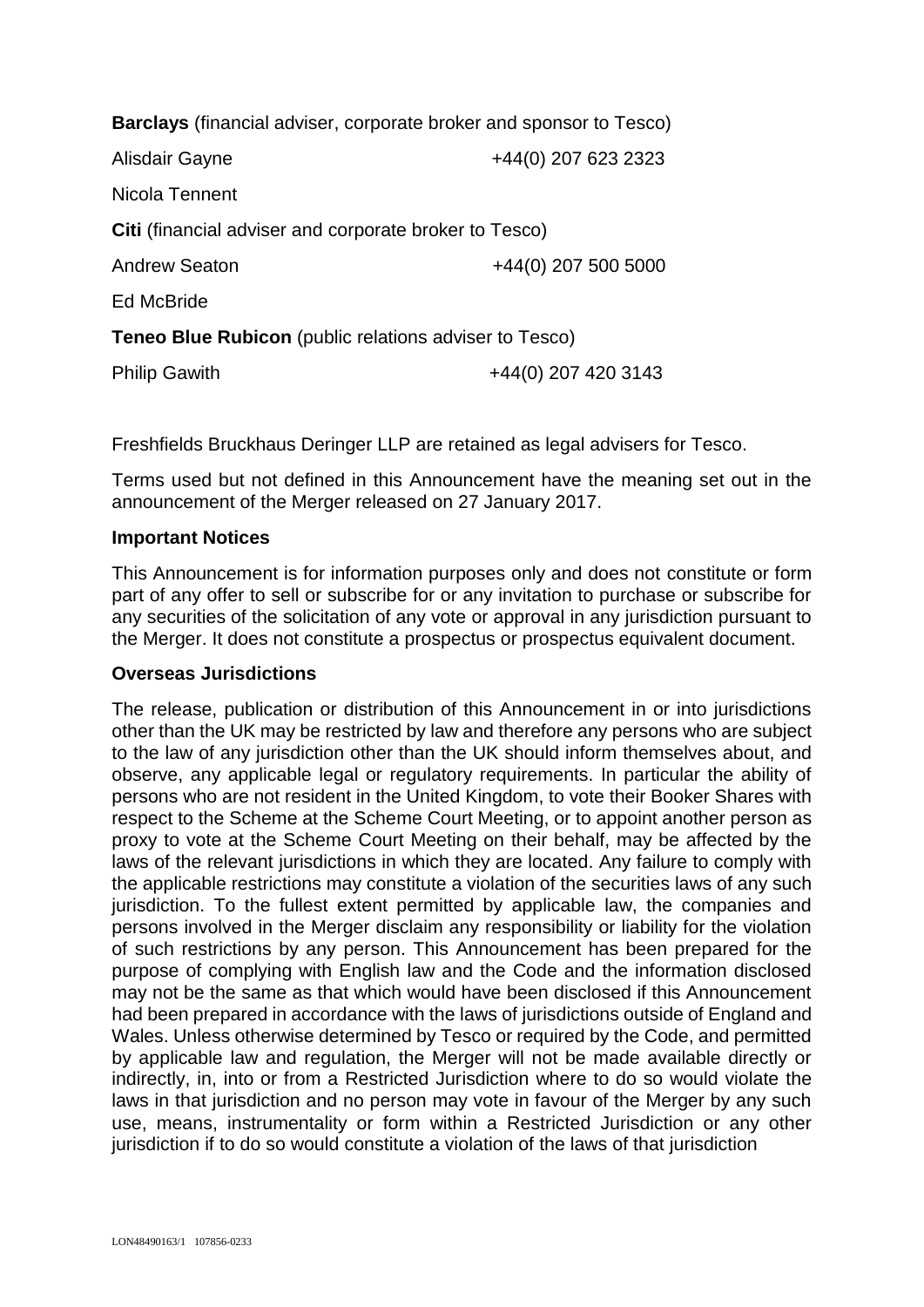Copies of this Announcement and any formal documentation relating to the Merger will not be and must not be, directly or indirectly, mailed or otherwise forwarded, distributed or sent in, into or from any Restricted Jurisdiction or any jurisdiction where to do so would violate the laws of that jurisdiction and persons receiving such documents (including custodians, nominees and trustees) must not mail or otherwise forward, distribute or send them in or into or from any Restricted Jurisdiction. Doing so may render invalid any related purported vote in respect of the Merger. If the Merger is implemented by way of Offer (unless otherwise permitted by applicable law or regulation), the Offer may not be made, directly or indirectly, in or into or by use of the mails or any other means or instrumentality (including, without limitation, facsimile, email or other electronic transmission, telex or telephone) of interstate or foreign commerce of, or any facility of a national, state or other securities exchange of any Restricted Jurisdiction and the Offer will not be capable of acceptance by any such use, means, instrumentality or facilities or from within any Restricted Jurisdiction.

The availability of New Tesco Shares under the Merger to Booker Shareholders who are not resident in the United Kingdom or the ability of those persons to hold such shares may be affected by the laws or regulatory requirements of the relevant jurisdictions in which they are resident. Persons who are not resident in the United Kingdom should inform themselves of, and observe, any applicable legal or regulatory requirements.

Further details in relation to Overseas Shareholders are contained in the Scheme Document.

# **Forward-looking statements**

This Announcement (including information incorporated by reference into this Announcement), oral statements made regarding the Merger, and other information published by Tesco and Booker contain statements which are, or may be deemed to be, "forward-looking statements" with respect to the financial condition, results of operations and businesses of Booker and Tesco and the Booker Group and the Tesco Group, and certain plans and objectives of Booker and Tesco with respect to the Combined Group. All statements other than statements of historical fact are forwardlooking statements. Forward-looking statements are prospective in nature and are not based on historical facts, but rather on current expectations and projections of the management of Tesco and Booker about future events, and are therefore subject to risks and uncertainties which could cause actual results to differ materially from the future results expressed or implied by the forward-looking statements. The forwardlooking statements contained in this Announcement include statements relating to the expected effects of the Merger on Tesco and Booker, the expected timing and scope of the Merger and other statements other than historical facts. Often, but not always, forward-looking statements can be identified by the use of forward-looking words such as "plans", "expects", "does not expect", "is expected", "is subject to", "budget", "scheduled", "estimates", "forecasts", "intends", "anticipates", "does not anticipate", "believes", or variations of such words and phrases or statements that certain actions, events or results "may", "could", "should", "would", "might" or "will" be taken, occur or be achieved. Although Tesco and Booker believe that the expectations reflected in such forward-looking statements are reasonable, Tesco and Booker can give no assurance that such expectations will prove to be correct. By their nature, forwardlooking statements involve risk and uncertainty because they relate to events and